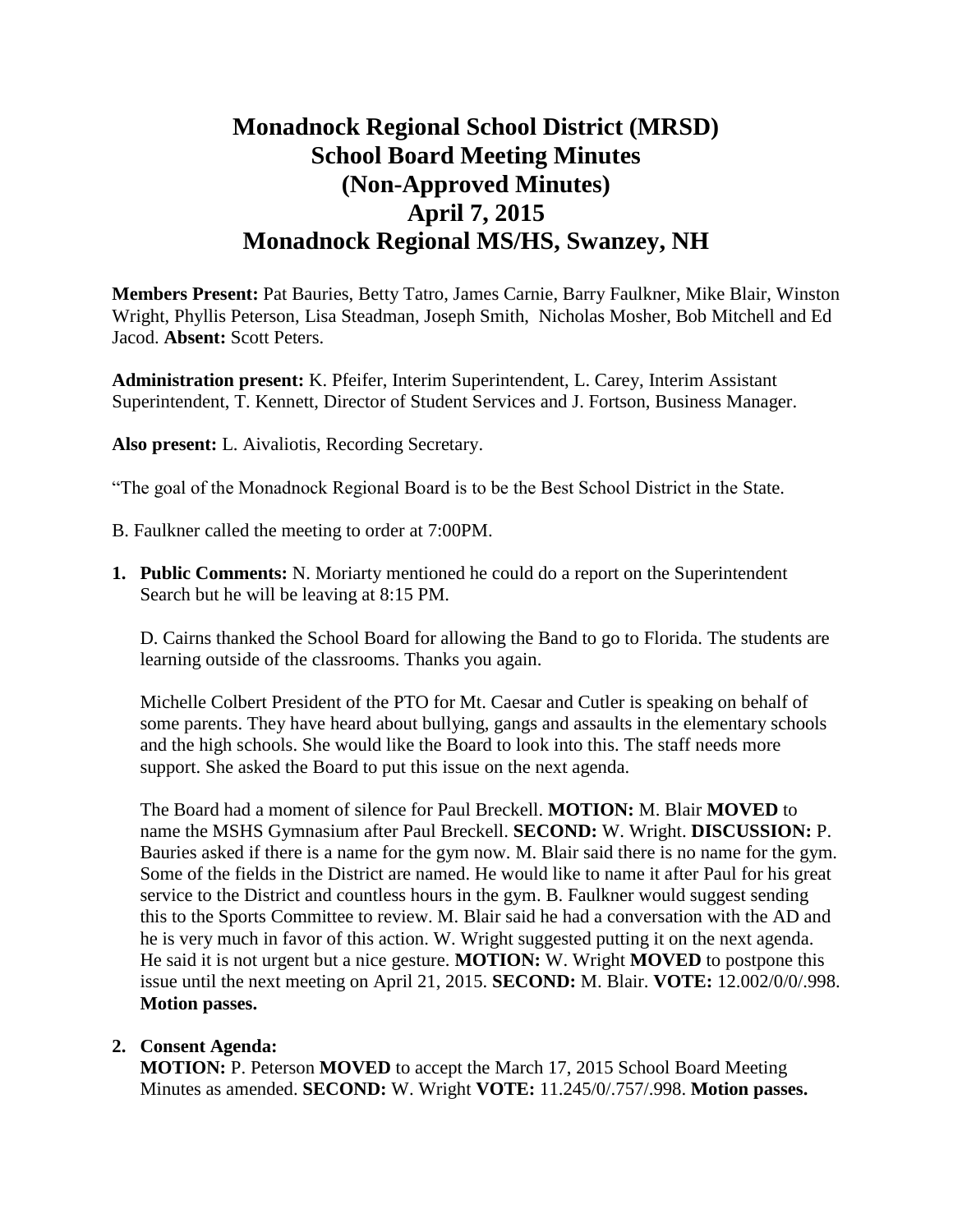**MOTION:** P. Peterson **MOVED** to accept the March 17, 2015, 10:36 PM School Board Non-Public Meeting Minutes as presented. **SECOND:** W. Wright **VOTE:** 10.124/0/1.878/.998. **Motion passes.** 

**MOTION:** P. Peterson **MOVED** to accept the March 17, 2015, 11:03 PM Non-Public Meeting Minutes as presented. **SECOND:** W. Wright **VOTE:** 11.245/0/.757/.998. **Motion passes.**

**MOTION:** P. Bauries **MOVED** to postpone the approval of the March 31, 2015 Minutes until April 21, 2015. **SECOND:** K. Wheeler. **VOTE:** 12.002/0/0/.998. **Motion passes.** 

- **3. Student Government Report:** L. Kalloger reported to the Board on behalf of K. Skrocki who in Florida. The Student Government planned and carried out the Spring Sports Pep Rally. The DI Teams were recognized. A. Solomonidis has been accepted to West Point. Other students have been accepted to Smith and UNH while others have applied to Yale and UCLA. The Good People Society has been meeting weekly in the Discovery Center. The Band is in Disney.
- **4. BUSINESS MANAGER'S REPORT:** J. Fortson handed out the Adequacy Aid information from 2008-2016 to the Board as well as the MS22 breakdown. The GMR for the health insurance will increase 1 % in the fall and the Dental will increase 2 %. J. Fortson explained what affects the Adequacy Aid.
- **5. ASSISTANT SUPERINTENDENT REPORT:** L. Carey does not have a report tonight.

# **6. SUPERINTENDENT REPORT:**

 **6a. Website Update:** K. Pfeifer reported the committee has been at work and will be meeting tomorrow.

**6b. Correspondence and Announcements:** The 3 DI Teams are asking for help to go to Tennessee for the Global Challenge. The Teams need to raise a total of \$11,465.00 and have raised \$3336.85 so far. They are asking the Board for support. It is part of education, problem solving and working together. **MOTION:** M. Blair **MOVED** to give each team \$2,500.00 in order to participate in the Global Challenge in Tennessee and to have the Board purchase appropriate sweatshirts for the teams. **SECOND:** P. Peterson. **DISCUSSION:** K. Pfeifer asked members of the DI Teams who were in the audience to tell the Board what they will be doing in the competition. **VOTE:**12.002/0/0/.998. **Motion passes.** The funds for the DI Teams will come from the School Board line in the budget.

K. Pfeifer informed the Board Gilsum STEAM would like to hold a spring fundraiser in which they would bring items to Scrap-It. **MOTION:** M. Blair **MOVED** to allow the Gilsum STEAM to hold their fundraiser. **SECOND:** J. Smith. **VOTE:** 12.002/0/0/.998. **Motion passes.** K. Pfeifer continued to inform the Board about the upcoming fundraisers.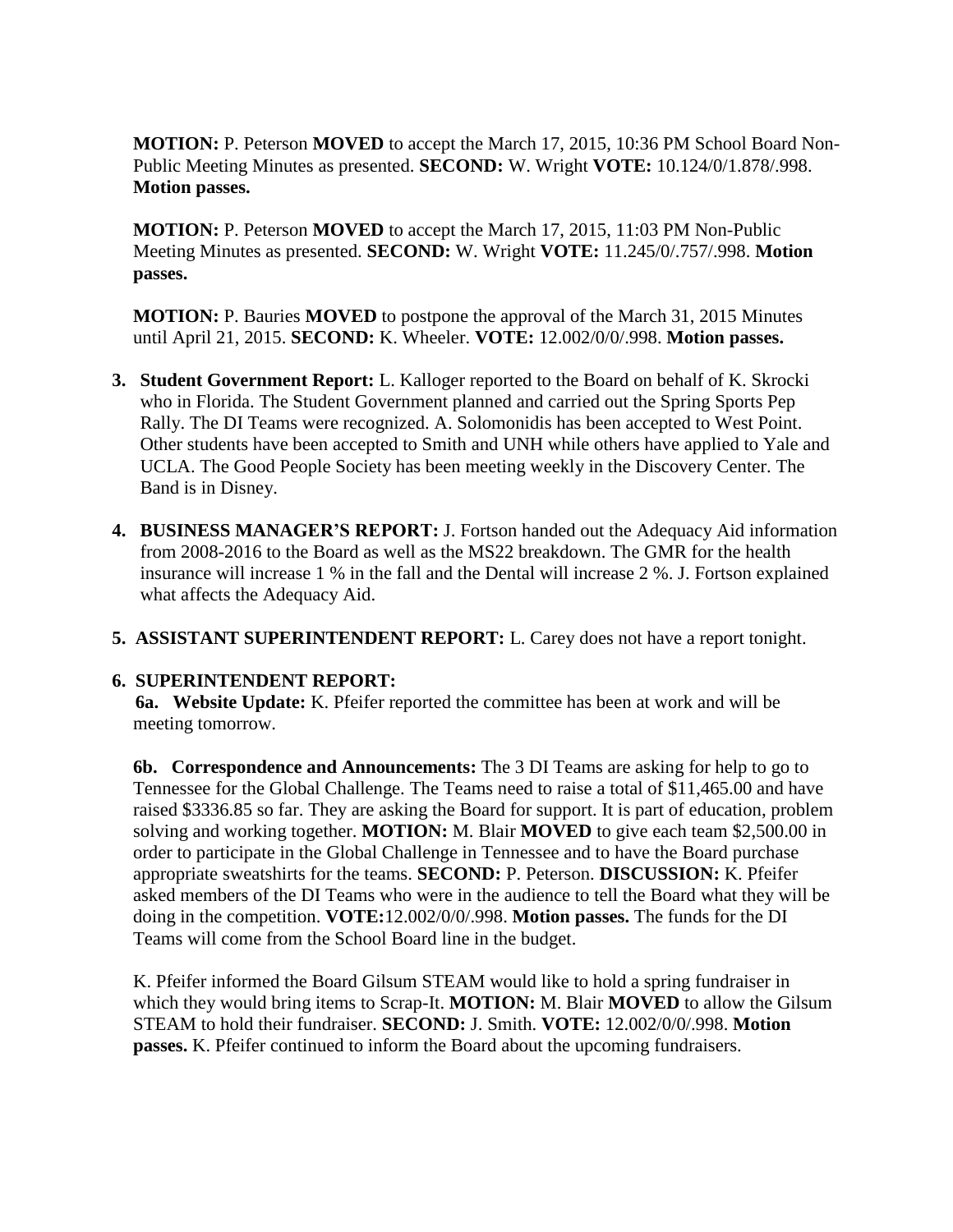**7. BOARD CHAIR REPORT:** B. Faulkner welcomed K. Wheeler to the Board. B. Faulkner clarified his comment at the last meeting regarding the former Chair and Roberts Rules. B. Faulkner commented we will follow Roberts Rules where practical and reason for flexibility. Any Board policy is imposed by the Board. They are free to change it. We will follow Roberts Rules.

 **Review of Superintendent Search:** J. Carnie commented this is an issue of the SAU not in a MRSB Meeting. B. Faulkner commented this Board needs to plan for next year and provide coverage for next year. We need to have a report from the committee. **MOTION:** J. Carnie **MOVED** to table this issue until the next SAU Meeting. **SECOND:** P. Bauries. **VOTE:**  4.640/6.605/.757/.998. **Motion fails.** P. Bauries asked how the MRSB can take up an issue of the SAU. B. Faulkner is just asking for a report from the committee. J. Carnie will challenge the ruling. This deals with the fundamental rules of the committee and required a 2/3 vote. B. Faulkner commented it is in order. **MOTION:** J. Carnie **MOVED** to overrule the Chair. **SECOND: P. Bauries. DISCUSSION: L. Steadman commented there are no motions being** voted on. We are hearing a report. **VOTE:** 4.640/7.362/0/.998. **Motion fails.** 

N. Moriarty would suggest stop having a separate SAU Meeting. There is no purpose. He reported the committee has had a very good response from the second ad, which will close on April 10, 2015. We have selected 5 candidates to look at with still more coming in. They have sent the 5 applicants to the SAU and the committee will plan on how to interview.

## **8. SCHOOL BOARD COMMITTEE REPORTS:**

**8a. Education & Policy:** M. Blair reported the committee met and reviewed a number of policies which will be brought up under motions. B. Faulkner would suggest this meeting introduce the policies and the next meeting to vote on the policies. He would like to take up the following policies at the next meeting: Policy IC/ICA School Year/School Calendar, Policy BEDC Quorum/Voting, Policy BDE Committee and Delegates and Policy BEA Regular Board Meetings. M. Blair commented he appreciates the policy that requires a review and then a motion at the following meeting but the Board has had two weeks to review. If there is no action for another two weeks that allows the Board four weeks to review is that much time needed. B. Faulkner said it could be brought up to change the policy. N. Mosher said he has not had the policies for 2 weeks. P. Bauries would like time to review the policies. She does not believe there are any policies that are of an emergency. The Board needs to research the policies and not rush into any motions. There is no reason to change the policy. B. Faulkner commented that question is not before us. J. Carnie commented most people would agree something that has been given a great deal of consideration should have time to review the changes.

**8b. Finance/Facilities:** The committee has not met.

 **8c. Budget Committee:** There is no report.

**8d. Community Relations Committee:** M. Blair reported the committee met tonight prior to the Board Meeting. They asked what the mission of the CRC is. There were 6 members and a few from the public present. The mission is to convey from the Board to the public. How that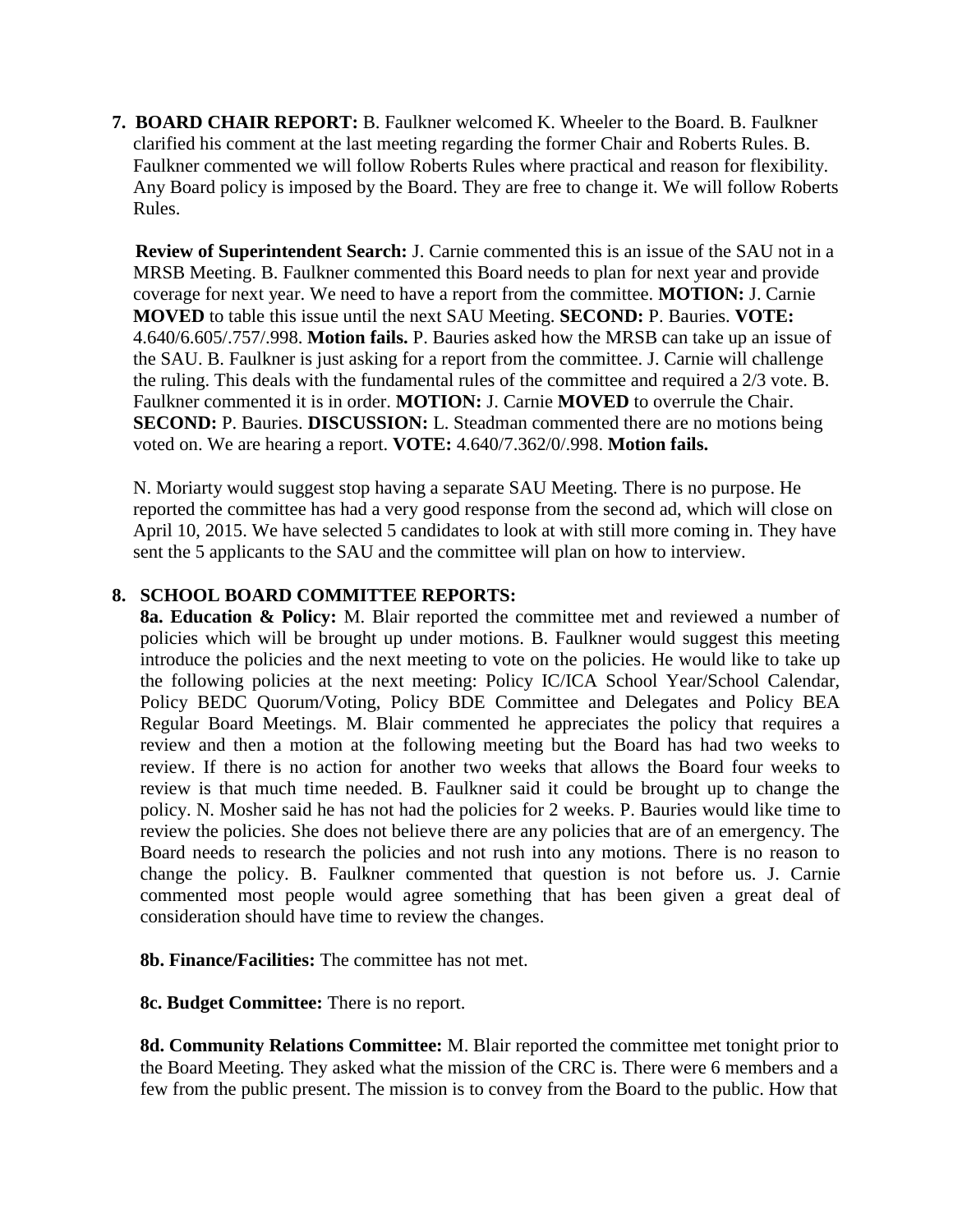happens and how that should happen is an active conversation. The committee did not come up with any definite ideas. We will meet to figure out how to interface between the public.

 **8e. Sports Committee:** The committee did not meet.

**8f. AD Hoc Committee on the STEAM Academy:** P. Bauries reported the application for the Public Conversion Charter School has been completed and submitted to the DOE as of April 1, 2015. She thanked Dr. Pfeifer, Dr. Carey, L. Reinhart and the committee for all their hard work. We are the first in the State. She would ask the Board to approve the application. B. Faulkner would ask the motion to come later in the meeting.

**8g. Cheshire Career Center:** There is no report.

## **9. Old Business:**

 **9a. Approval of the School District Calendar 2015-2016: MOTION:** P. Peterson **MOVED** to accept the MRSD 2015-2016 School Year Calendar as presented. **SECOND:** W. Wright. **DISUSSION:** M. Blair commented part of the previous conversation on the calendar was around the holiday break. We thought they were keeping the 2 week break. K. Pfeifer said the goal is to try and align the calendar with the CCC and Keene. B. Faulkner commented L. Carey had previously presented the 2 week break. M. Blair commented the CCC has 100 students going from Monadnock and we have far more not going to the CCC. We are making a decision based on Keene and the CCC that affects only 10%-15% of the population. Not a wise thing. K. Wheeler asked why the two weeks are necessary. B. Faulkner commented the week prior to break is not very productive. W. Wright commented we have worked for 20 years to come close to the CCC and Keene has bent over backwards to complete. The two week break could cut the amount of students who want to go to the CCC. Hopefully a student will be able to go to the CCC and graduate from Keene some day. L. Steadman gave her reason for wanting the 2 weeks. She said she does not believe Keene asked us. We should have worked it out together. M. Blair is not saying the students are not important or do not count. The program is wonderful. Could the District allow the CCC students to attend Keene during the break? P. Bauries can understand both sides, we have come a long way with the CCC, make it a goal, insist on collaboration and start talks early. **VOTE:** 7.640/4.363/0/.998. **Motion passes.** 

**9b. Approval 2015-2016 Board Schedule:** J. Carnie commented it has been past practice to have a meeting held in every town in the District. He would suggest a meeting in Roxbury. **MOTION:** W. Wright **MOVED** to approve the 2015-2016 Board Meeting Schedule as revised as follows: the November 17, 2015 Meeting will be held at the Roxbury Town Hall. **SECOND:** J. Smith. **VOTE:** 12.002/0/0/.998. **Motion passes.** 

**9c. Standing Committee Assignments: MOTION:** L. Steadman **MOVED** to nominate K. Wheeler for the Finance/Facilities Committee, Sports Committee and the STEAM AD Hoc Committee. **SECOND:** M. Blair. **VOTE:** 12.002/0/0/.998. **Motion passes.** 

# **9d. Review of Superintendent Search Process**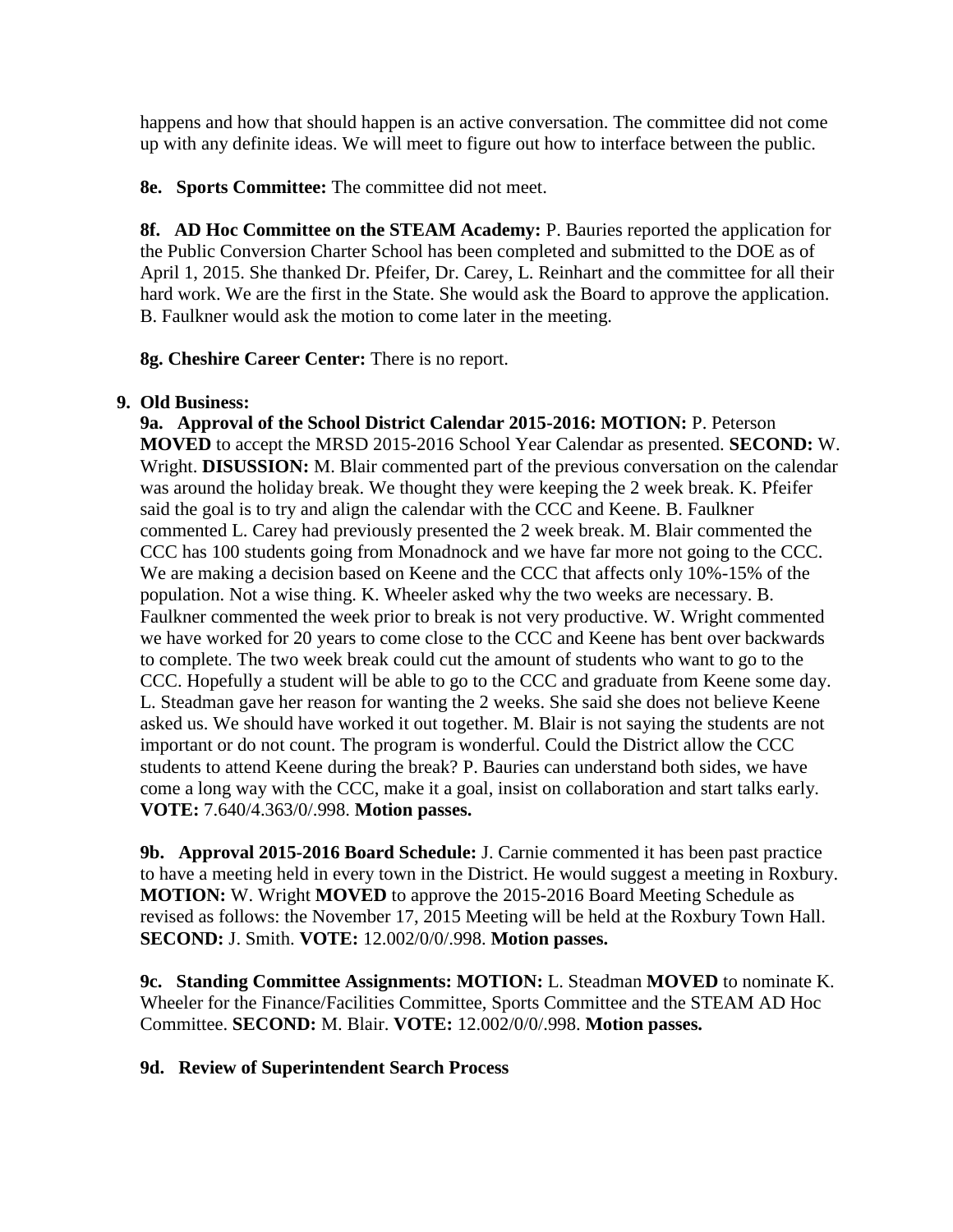**Assignment to send a representative to the committee:** B. Faulkner commented E. Jacod had been on the Superintendent Search Committee. There have been a number of people interest but he would like to appoint W. Wright. P. Bauries would love to do that but it should be under the SAU Meeting. It is not legal to do it here. We agree on having a special meeting. B. Faulkner commented these are appointments from the Board to the Search Committee. **MOTION:** L. Steadman **MOVED** to have the MRSB recommend to the SAU Board the appointment of W. Wright to the Superintendent Search Committee and attend as an advisory member. **SECOND:** M. Blair. **DISCUSSION:** J. Carnie said it is illegal. B. Faulkner called out of order on the illegal. J. Carnie said the correct procedure is to call an SAU Meeting within one week. W. Wright would like to find out if we have to belong to an SAU. **J. Carnie would like to add a friendly amendment to hold a SAU Meeting on April 13, 2015. VOTE:** 10.881/1.121/0/.998. **Motion passes.** 

**9e. SSO Numbers:** B. Faulkner explained the Board is requesting information on what the SSO does on a daily basis, police incidents. L. Carey and R. Schafer had gathered that information. Essentially the police were called 110 times this year. They are called for disputes, to offer support, drug incidents and violence between students. J. Carnie asked if it was the local police or the State police. L. Carey said it is essentially the local police. She said there was a locker search with Keene in conjunction with local police and the State dog. Nothing was found from the search. L. Carey explained it is usually the same students who are involved in the incidents. We document every activity. L. Kalloger explained there is a problem with discipline. We have a skeleton crew. The police said we have to call if there is a dispute. We see the same 20 kids every day. It is very clear with only 1 principal and 1 vice principal and 900 students we need help. We have discipline issues. We have a core group. Look at the problem not the numbers. She said if we had more support possibly another vice principal, crisis personnel. We need more help to harness the situation. W. Wright commented on the numbers for the MS/HS but there are other schools that have concerns. What are the numbers for the other schools? J. Carnie commented the Board went through 2 years for the SSO. A lot of time was spent on this issue. If there is a problem after the hiring of the SSO he would question if the position is valuable to the District. It is an extremely political position in the District. If it is not working we need a report back. B. Faulkner would like to postpone the discussion until there are numbers from R. Schafer. B. Tatro commented there is a response to intervention and all students should be getting that. It was commented it is different because of cuts to guidance. B. Faulkner commented this is not the right forum allow the Finance and Education to have this discussion. **MOTION:** N. Mosher **MOVED** to recommend this issue to be placed on the Education Committee's agenda. **SECOND:** J. Smith. **DISCUSSION:** It was asked if the high school has a safety committee. L. Kalloger commented there was a safety committee at one time. She has been trying to get a committee together. P. Peterson commented this is becoming an issue. L. Kalloger would say the Student Handbook is one issue. **VOTE:** 12.002/0/0/.998. **Motion passes.** 

**9f. Other Old Business as may come before the Board:** J. Carnie asked to have an item on the agenda. He would like the issue of a non-meeting on the agenda. He would like to know issues regarding minutes, and decisions carried over from non-public to public. B. Faulkner said that would be a policy change. J. Carnie explained the RSA states what a non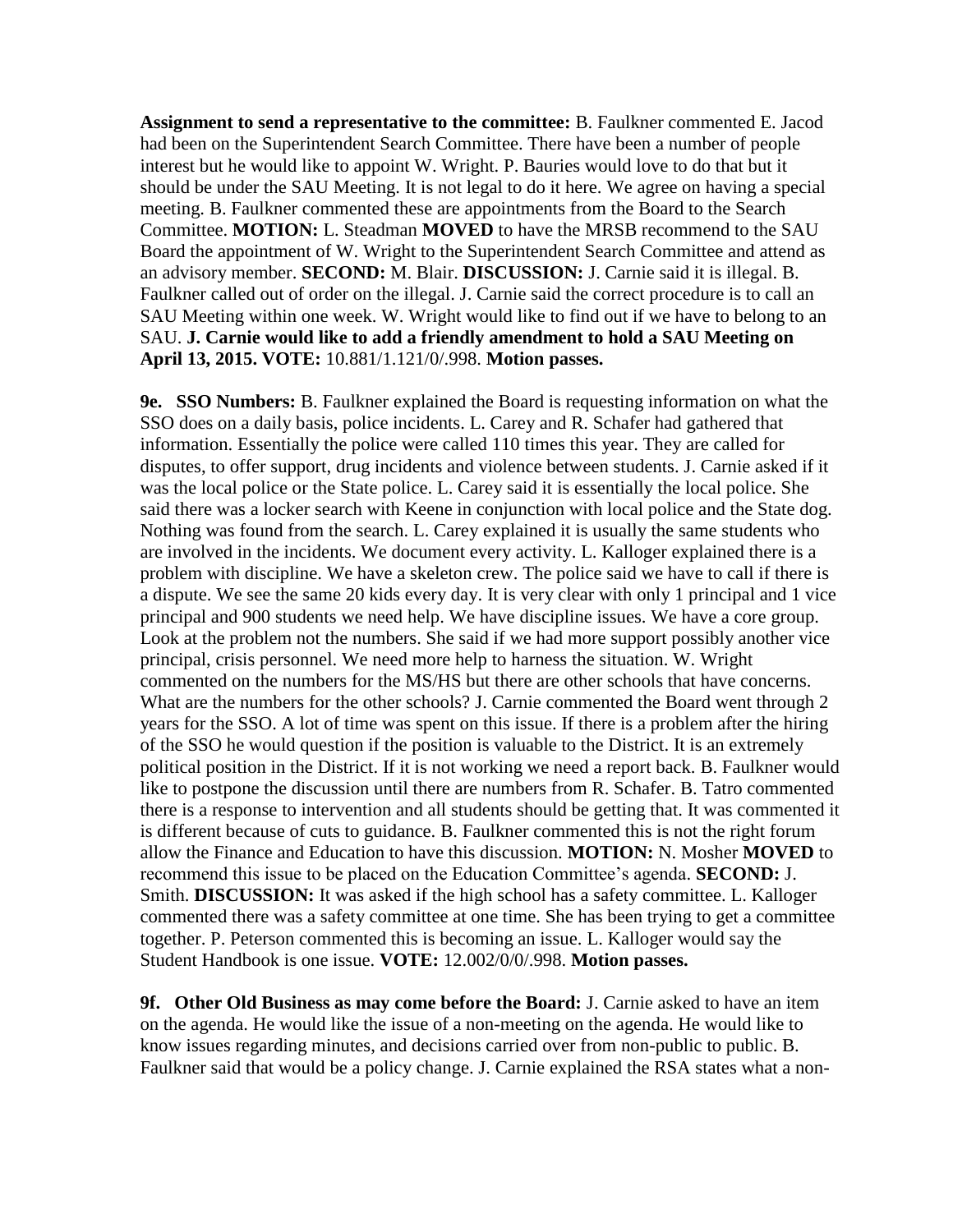meeting is but nothing about the minutes. B. Faulkner said we need a new policy or a proposal for a policy.

#### **10. NEW BUSINESS:**

**10a. Action on the Manifest: MOTION:** B. Tatro **MOVED** to accept the manifest in the amounts of \$ 1,801,552.84. **SECOND:** P. Peterson. **VOTE:** 12.002/0/0/.998. **Motion passes.**

**10b. Approval Conversion Charter School Application: MOTION:** P**.** Bauries **MOVED**  to approve the Gilsum Elementary STEAM Academy Conversion Charter School Application and along with the existing AD Hoc Committee to recommend a 7 member trustee standing committee at the time of application by the State and DOE. **SECOND:** K. Wheeler. **DISUSSION:** P. Bauries explained the School Board is ultimately the overseer but there needs to be a committee of the AD Hoc or trustee to do the daily work to report back to the School Board. She explained the application has been submitted to the DOE. B. Faulkner commented a standing committee is a new policy and should be taken up at the next meeting. K. Pfeifer suggested keeping the AD Hoc Committee but not a trustee. The Board discussed the topic of the 7 member trustees standing committee. M. Blair commented the Board had just received the application in the packet. We have a policy regarding a reading at one meeting and a vote at the next. Why have a process when the application has already been submitted. **MOTION:** M. Blair **MOVED** to postpone this discussion until the next School Board Meeting. **SECOND:** J. Smith. **DISCUSSION:** L. Steadman asked the recourse if we postpone the approval. P. Bauries said the Board already approved the application and it is going forward. She said there is a question on the policy but the Board does not have to approve tonight. We have done the best we can. It is still a District school the difference is the District is responsible for the school and the budget. J. Fortson asked in section r of the application where is the 2014-2015 budget. She commented she did not see a warrant for a vote for the Gilsum School to be a Charter School. She asked what was submitted to the State. P. Bauries commented J. Fortson should have a hard copy. The budget came off of the approved budget. J. Fortson commented she has not seen the revenues. B. Mitchell did not see the budget and is very uncomfortable approving this. K. Wheeler said there are no revenues because this is the first year. K. Pfeifer said he has the additional information electronically. **VOTE on motion to postpone:** 4.699/7.303/0/.998. **Motion fails. VOTE:**  8.424/1.121/2.456/.998. **Motion passes.** 

**10c. Teacher Appreciation and Retirement Awards Evening: MOTION:** P. Peterson **MOVED** to allow the Teacher Appreciation and Retirement Awards Evening to take place at Papagallos on May 4, 2015. **VOTE:** 12.002/0/0/.998. **Motion passes.** 

#### **10d. Other New Business as may come before the Board:**

B. Tatro asked if the trustee part of the motion regarding the Charter School was still included. The secretary confirmed it was included in the motion. **MOTION:** B. Tatro **MOVED** to reconsider the motion for the Charter School Application. **SECOND:** L. Steadman. **VOTE:** 12.002/0/0/.998. **Motion passes. MOTION:** P. Bauries **MOVED** to approve the Charter School Application as presented. **SECOND:** B. Tatro. **VOTE:**  8.424/2.243/1.335/.998. **Motion passes.**